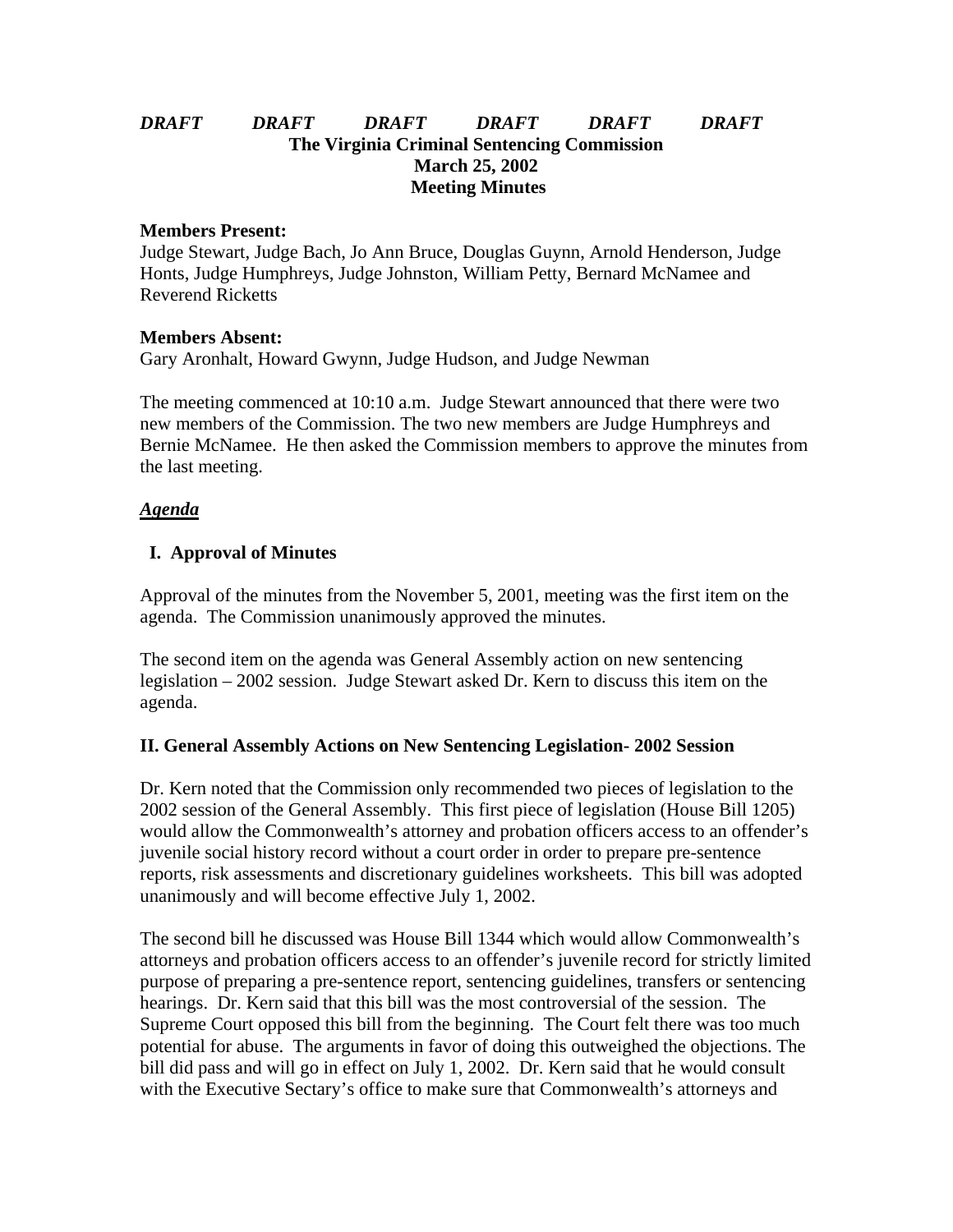probation officers can access the juvenile record system in July. Mr. Petty asked if the record would be open on a statewide basis as opposed to single jurisdictions. Dr. Kern said that the Supreme Court MIS Department would have to program the system for a statewide basis. Users will still have to check one jurisdiction at a time. Mr. Petty said that the Supreme Court system is unique that it only checks one jurisdiction at a time. Judge Stewart asked if the Supreme Court is working on making the system check statewide. Dr. Kern said that the Supreme Court would not reprogram the system on their initiative. He also said that each jurisdiction would be advised in our training seminars that they must write a letter to gain access to this system. Dr. Kern said that the Supreme Court would try to randomly audit the system to check for any misuse of the data.

Dr. Kern then discussed House Bill 308, which would require the use of Virginia crime codes references on all reports to the Central Criminal Records Exchange and to any other database maintained by the State Police, the Supreme Court, the Department of Corrections, the Department of Juvenile Justice, the Virginia Parole Board and the Department of Criminal Justice. Dr. Kern said this bill met with opposition early on in the process. The State Police and the Supreme Court said this bill would be too costly for the Commonwealth. A fiscal impact statement provided by the Department of Planning and Budget estimated that this bill would cost the Commonwealth \$765,000 to implement. The cost to implement of these changes to more than 300 local systems affected would range from \$10,000 to in excess of \$100,000 per agency, depending on the type and size of the system. Dr. Kern did question the fiscal impact. The General Assembly felt that this change needed to be done but a reenactment clause was added to this legislation. A reenactment clause means that the bill needs to be re-visited in the 2003 Session of the General Assembly. The legislation calls for all agencies listed above to meet and to identify the necessary steps and submit a written plan for accomplishing the requirements of this act to the Virginia State Crime Commission by December 1, 2002.

Judge Stewart remarked that he has worked on committees in the past in order to improve the criminal history record system. He felt that the Commission could personally overcome the opposition from the Executive Secretary's office. The Virginia Crime Codes should be started at the Magistrate level. There are several places where the VCC can go wrong. He felt that all the problems could be overcome. Judge Humphreys said that the problem is not technical but political. Dr. Kern said that the keepers of the data are hardly ever the users. Mr. Petty commented that as both a user and producer of information that he agreed the fiscal impact statement was wrong. He felt that the fiscal impact estimate was too low. Of the 120 Commonwealth's attorneys office only twenty of those offices are automated which would lend itself to this addition. He believed that the Commission should continue this work but it is going to be hard to overcome.

Dr. Kern remarked that Senate Joint Resolution 178 confirming the appointment of Judge Stewart as Chairman of the Commission passed unanimously. The next bill discussed, Senate Bill 252, would establish a uniform time for appointment terms to the Sentencing Commission to expire at the end of the calendar year for all members. He noted that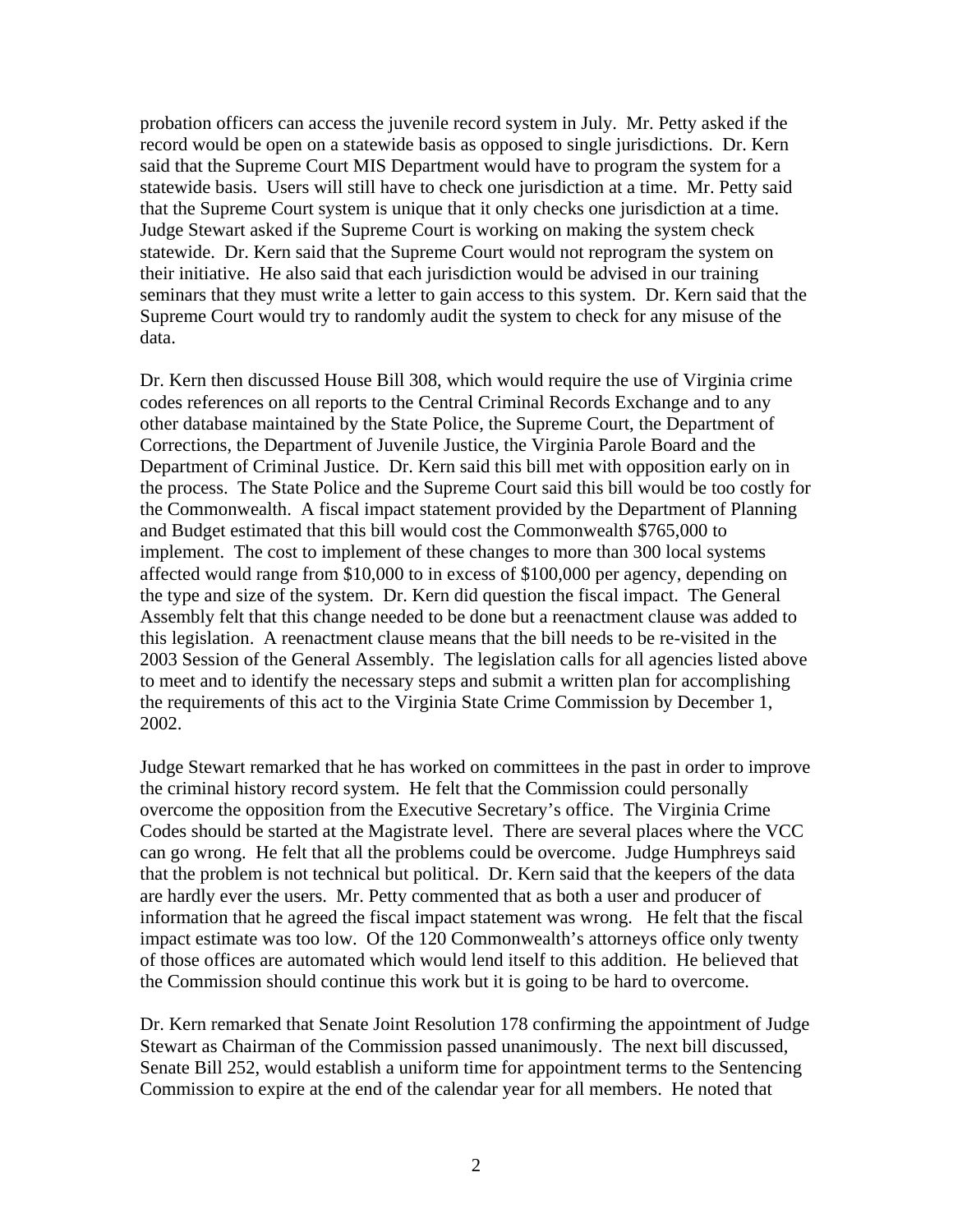under current law, many of the terms expire at different times in October and November. The bill also staggered the terms of gubernatorial appointees beginning in January 2004.

Dr. Kern discussed the bill – SB 136. This bill provides that an evaluation for participation in the Detention Center Incarceration program or the Diversion Center Incarceration program can occur upon motion of the attorney for the Commonwealth or the courts own motion, as well as the defendant's motion. This bill passed unanimously and will take effect July 1, 2002.

Dr. Kern discussed the next proposal - HJR 215. This resolution directed the Virginia State Crime Commission to study the sentencing of misdemeanor crimes. The Crime Commission would give particular attention to the sentences imposed by judges and juries in misdemeanor cases. The study would also include the length of time actually served by defendants given a jail sentence. The Commission completed the same study for felony crimes and the analysis took a year to complete. He felt that this study would be impossible to complete since no comprehensive data existed for misdemeanors. The Crime Commission may ask the Sentencing Commission to provide assistance with this study.

Dr. Kern summed up his remarks by touching on a number of bills that were not adopted. He mentioned HJ203 that would have directed the Crime Commission to study all penalties for crimes involving sexual offenders and crimes against children. This resolution was continued to the 2003 General Assembly. The Crime Commission is currently working on a study to reorganize the inconsistencies in Title 18.2 of the Code of Virginia.

He mentioned HB768 that would have authorized the court to suspend, with terms and conditions, including periodic drug abuse screening, the sentence imposed on a person convicted of a felony violation when the sentence would be three years or less under the sentencing guidelines. As you already know, judges can suspend all of these sentences. The bill was passed by indefinitely.

Judge Stewart thanked Dr. Kern for his presentation. He then asked Dr. Creech to cover the next item on the agenda, Proposed Legislation and Impact Analysis - 2002 General Assembly Session.

# **III. Proposed Legislation and Correctional Impact Analysis – 2002 General Assembly Session**

Dr. Creech began by reminding the members that statutory law requires that the Commission exclusively prepare a fiscal impact statement for any bill that would result in a net increase in periods of imprisonment in state adult correctional facilities. That law became effective July 1, 2000.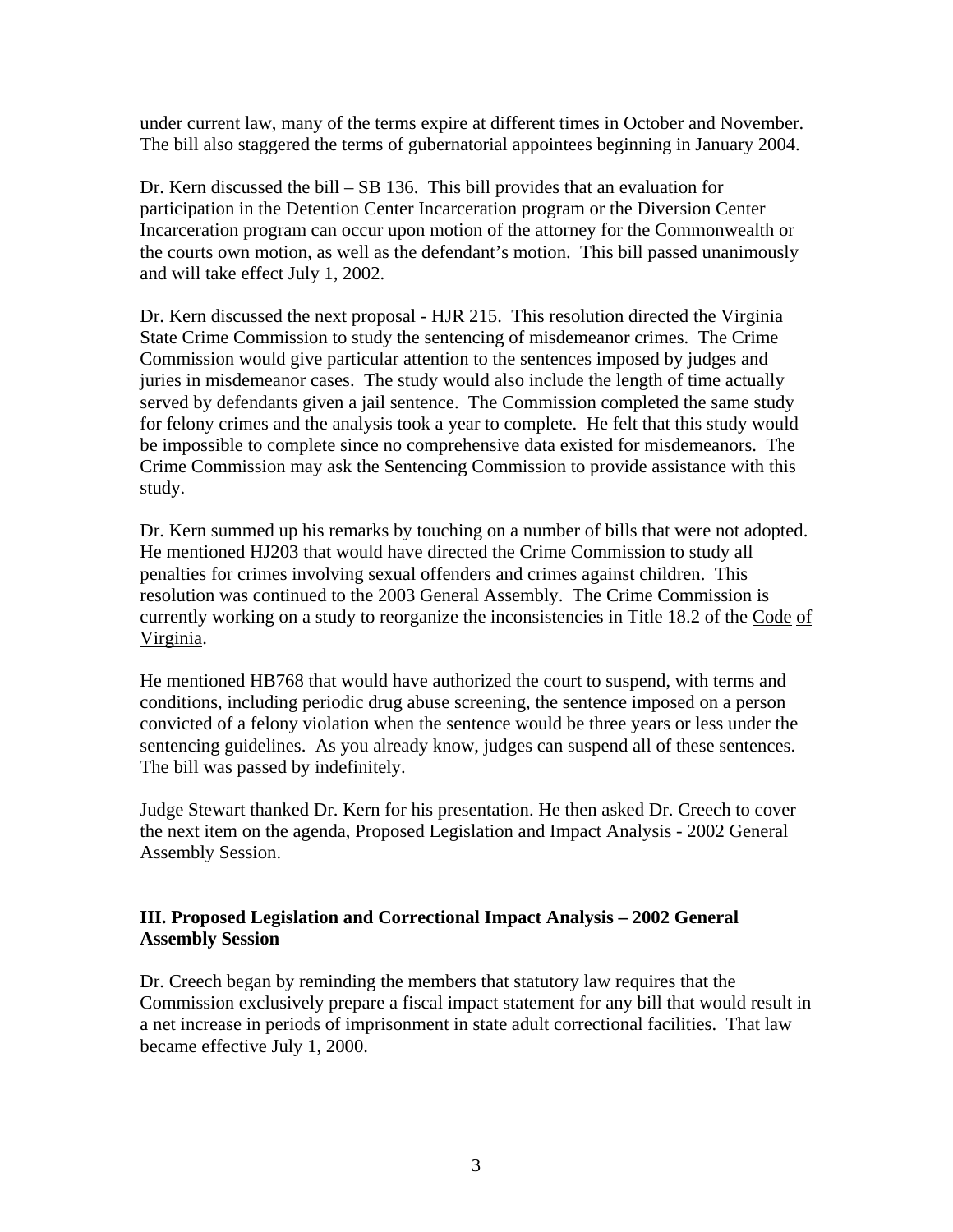Dr. Creech presented an overview of the legislative impact process for the 2002 session of the General Assembly. The Commission produced 221 impact statements that were communicated to the Clerk of the House of Delegates, the Department of Planning and Budget, the Senate Finance Committee, the House Appropriations Committee, the Joint Legislative Audit and Review Commission, the Department of Corrections, the Compensation Board, and the Secretary of Public Safety. He displayed a chart that presented the types of changes proposed in the bills assessed by the Commission. Nearly 50% percent of the proposed legislation involved expansion or clarification of an existing statute and 32% represented a proposal to increase the penalty from a misdemeanor to a felony. Mr. McNamee asked for better clarification on the percentage of analyses and why the total did not add to 100%. Dr. Creech said that bills could have multiple types of legislative change.

In a comparison of the 2002 and 2001 sessions, Dr. Creech noted there were more impact statements (221 vs. 144), more bills with impact statements (95 vs. 79), and more impact statements with a cost associated with the proposal (36 vs. 10). In addition, one of the purposes for requiring an impact statement is being met. That is, the impact statements serve as a "gatekeeper" that reduces the number of bills that will cost the Commonwealth in the near future from being passed. Dr. Creech noted that 14 legislative drafts, for which the Commission identified an impact, were never introduced, despite an overall increase in the number of bills introduced (from 7 to 17) with an impact. In the 2001 session, all legislative drafts with an identifiable impact were still introduced. The largest change in type of legislation from 2001 to 2002 were ones that increased the penalty from misdemeanor to felony; in 2001, less than 3% of the proposals were of this type compared to more than 32% in 2002.

Dr. Creech identified several goals that the Commission staff sought to improve upon between the 2001 and 2002 sessions. Primarily these included (a) improving communications with the Division of Legislative Services, (b) provide impact analyses for bills with line amendments, (c) combine adult and juvenile correctional impact statements on an informal basis, and (d) improve our ability to communicate summary impact information on bills. The Commission was able to achieve all of these goals. However, Commission staff was unable to make available through the Legislative Information System the impact statements for bills with line amendments. Nonetheless, these impacts were prepared and made available through the Clerks of the House and Senate, and were also provided to those who typically receive the Commission's impact statements.

Dr. Creech assured the Commission members that as the Commission's impact-analysis responsibility grows to include local and state community corrections programs, the staff will be working to obtain the best information available, and to be in communication with the primary users of the information on how to present the information and how to report the associated costs.

Dr. Kern commented that some officials from the U.S. Justice Department said that in comparing the systems across the country, Virginia as the best process for reviewing the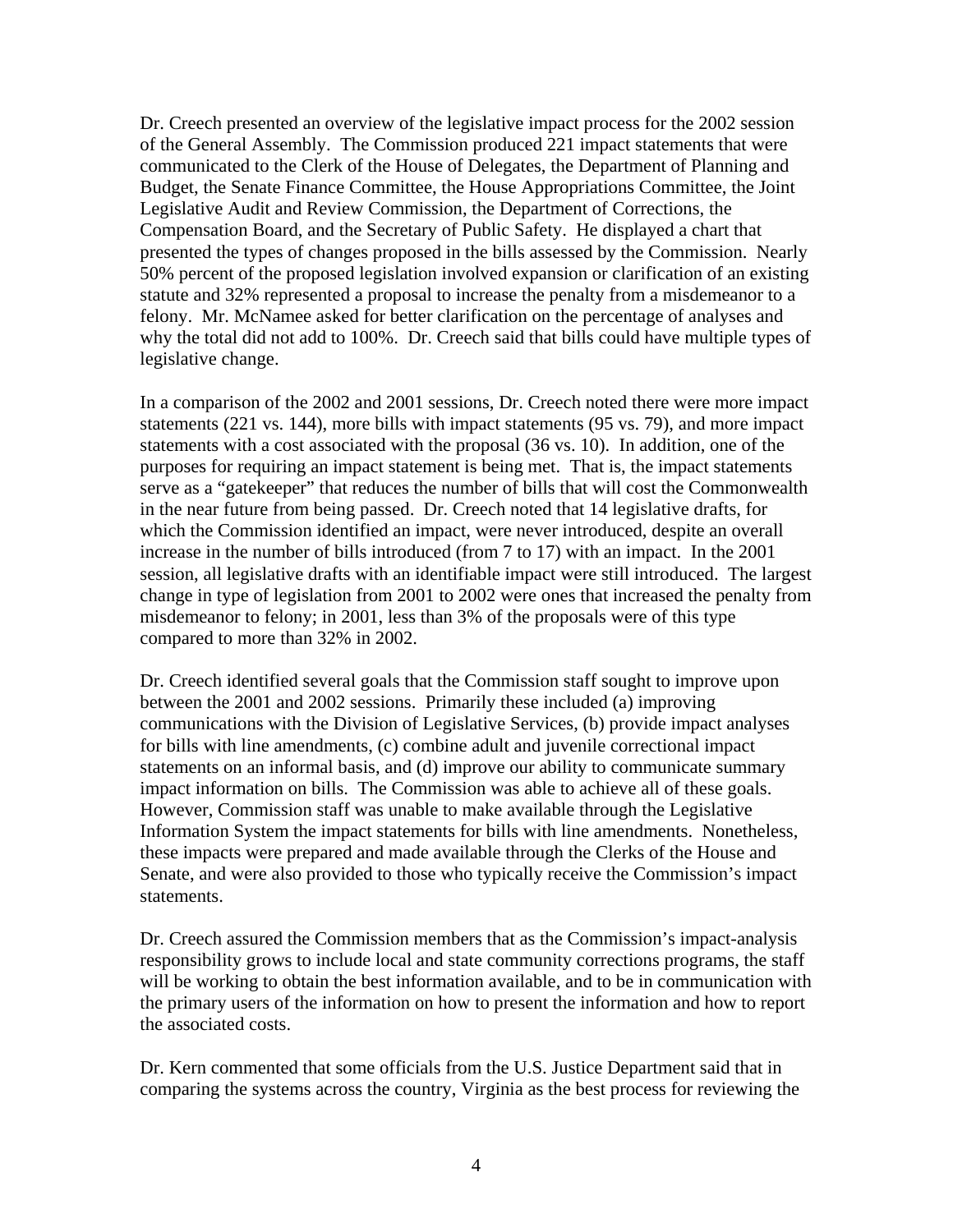fiscal impact for proposed bills. Mr. Petty asked if there is a uniform method for calculating the number of bed spaces particular offense change would create. Dr. Creech said he there is a simulation model that he uses to compile the number. Mr. Petty questioned if the staff uses existing convictions for that particular crime. Dr. Creech said he does use existing convictions and sentence length. He would apply information from the proposed penalty to those existing numbers. Judge Stewart felt that the staff really works hard during the General Assembly. Mr. Petty commented that if a bill passes depends largely on the fiscal impact more than the merits of the legislation. The numbers that are being provided should be accurate because a huge importance is placed on these statements. The Commission should be aware of how these numbers are calculated and that they are calculated correctly. Judge Stewart said that he believes that the staff has a good reputation with the General Assembly. Judge Humphreys asked if the staff ever look at these fiscal impacts for the past to see if they are accurate. Dr. Creech said the staff has looked at the Exile/SABRE bill but it was full of assumptions. All of those assumptions are included in the fiscal impact statements.

Judge Stewart thanked Dr. Creech for his brief overview. He then Ms. Farrar-Owens to cover the next item on the agenda, Sentencing Guidelines Reanalysis.

#### **IV. Sentencing Guidelines Reanalysis**

At its November 2001 meeting, the Commission approved the concept of conducting a thorough reanalysis of Virginia's sentencing guidelines. Ms. Farrar-Owens began by discussing the benefit of such a reanalysis. She reminded the Commission that current guidelines are based on patterns of sentencing and time served for the period 1988 through 1992. By examining sentencing practices under the truth-in-sentencing/no parole system, the reanalysis will provide a more focused picture of Virginia's experiences since the abolition of parole, Ms. Farrar-Owens stated. She noted that, since 1995, revisions of the guidelines have been based on examination of compliance and departure patterns; however, analyzing sentencing data holistically, taking into consideration all the factors that may affect sentencing outcome, is a more precise approach.

Ms. Farrar-Owens reviewed the development of the current sentencing guidelines for Commission members. Pre-1995 guidelines were based solely on historical sentencing patterns. In 1989, a committee of judges selected five years of sentencing data to define "history." Using the five years of data minimizes year-to-year fluctuations and reduces the likelihood of spurious results when building sentencing models. In order to make the transition to a system without parole, the truth-in-sentencing guidelines were developed from analysis of sentencing practices and patterns of time served. Once that transition was completed, midpoint enhancements were built in to increase the sentence recommendation and, therefore, time to be served by violent felons. The truth-insentencing guidelines apply in felony cases in which the crime was committed on or after January 1, 1995. Because the truth-in-sentencing system is tied to the date of offense, Ms. Farrar-Owens advised the Commission that the majority of felons were not sentenced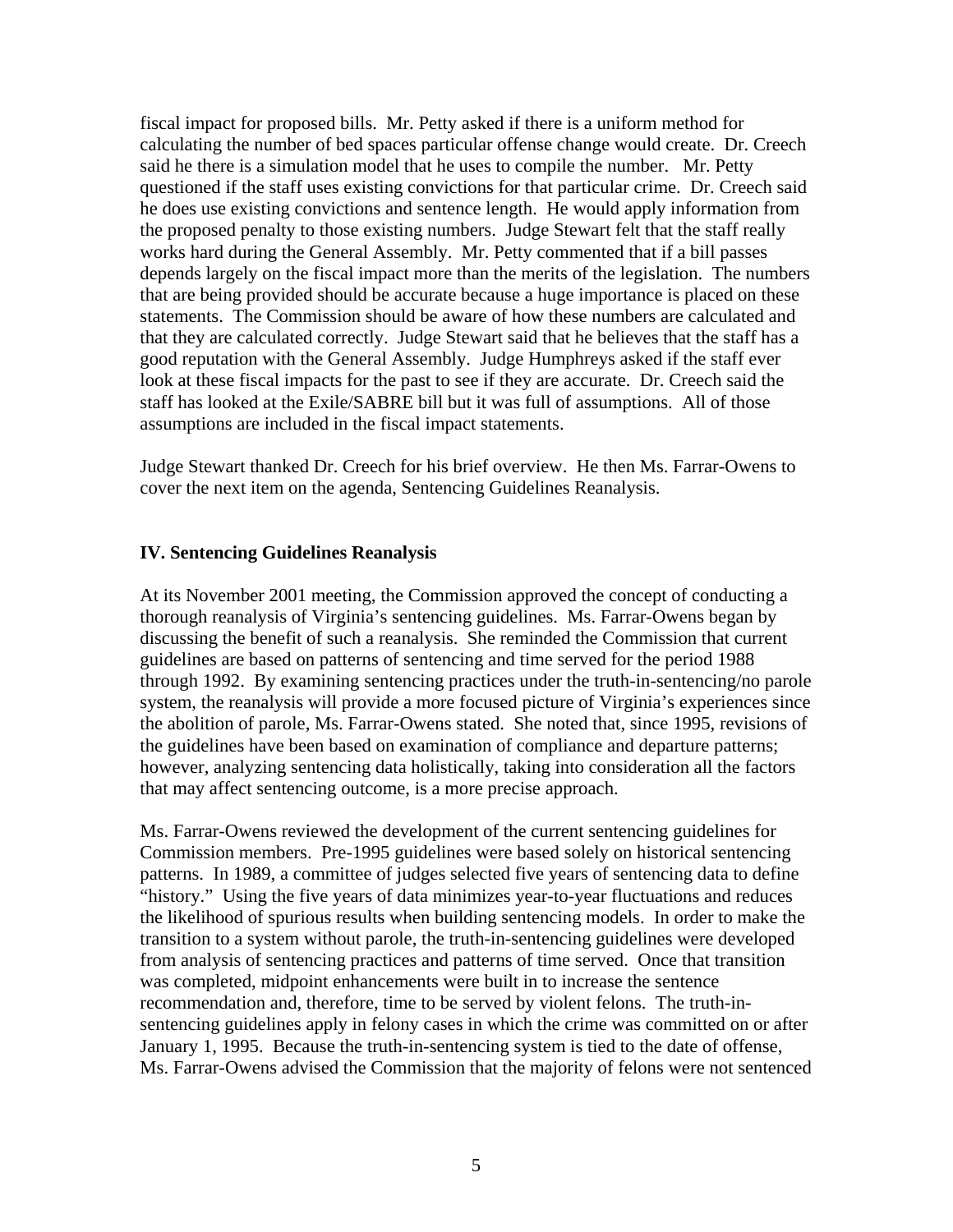under the truth-in-sentencing system until late 1995 or early 1996. Hence, five years of sentencing data under the new system have only recently become available.

Ms. Farrar-Owens then discussed the data to be used for the guidelines reanalysis: the pre/post-sentence investigation (PSI) data system. PSI information is collected and maintained by the Department of Corrections (DOC). Probation and parole officers prepare PSIs and submit them to DOC's central office. The PSI contains a vast array of detailed information regarding the offender and the offense(s) committed. Ms. Farrar-Owens advised the Commission that a PSI report is not completed on every felon convicted in circuit court. Cases that do not result in a prison term or a term of supervised probation will not have a PSI. When a pre-sentence report is not ordered, there is a considerable time lag between sentencing and preparation of the post-sentence report. Data for a given year is incomplete for a lengthy period. Ms. Farrar-Owens stated that it is necessary to supplement the data, so that is more fully represents all felony cases sentenced in circuit court in a given period. The method of supplementing PSI data has evolved with DOC policy and practice and the availability automated data systems. Today, sentencing guidelines data is used to identify felony cases that do not have a PSI in the system. Information on the guidelines form is used to generate a PSI record for each case without an existing PSI. Ms. Farrar-Owens shared with the Commission that reanalysis will begin with 126,533 cases, of which approximately 23% are supplemental PSIs generated from the sentencing guidelines database.

Next, Ms. Farrar-Owens presented the methodological approach that will be used by staff for the guidelines reanalysis. Statistical models of sentencing under the truth-insentencing/no-parole system will be developed. Although all 14 sentencing guidelines offense groups will be reanalyzed, the reanalysis will proceed in stages, with 4 or 5 offense groups completed each year. Models will be developed by type of sentencing decision. The in/out decision will be modeled separately from the sentence length decision. This approach is supported by criminological studies on sentencing. Because compliance rates in midpoint enhancement cases are below average, midpoint enhancements will be examined closely during the reanalysis.

Ms. Farrar-Owens then discussed an issue that will be of particular concern during the reanalysis: the definition of what constitutes a state-responsible (prison) sentence versus a local-responsible (jail) sentence. She stated that the General Assembly has revised the definition of a state-responsible sentence several times since 1990. The latest modification, in 1997, shifted the threshold for a state-responsible (prison) sentence from a sentence greater than six months to a sentence of one year or more. She noted that the current structure of the guidelines continues to reflect the definition of a state-responsible (prison) sentence effective in 1995 (a sentence greater than six months). Therefore, the current structure of the guidelines is out of sync with the current definition of a stateresponsible prison sentence. Ms. Farrar-Owens advised the Commission that staff will take this issue into consideration during the reanalysis and will explore the possibility of reducing the number of guidelines worksheets from three to two (an incarceration in/out worksheet and a sentence length worksheet).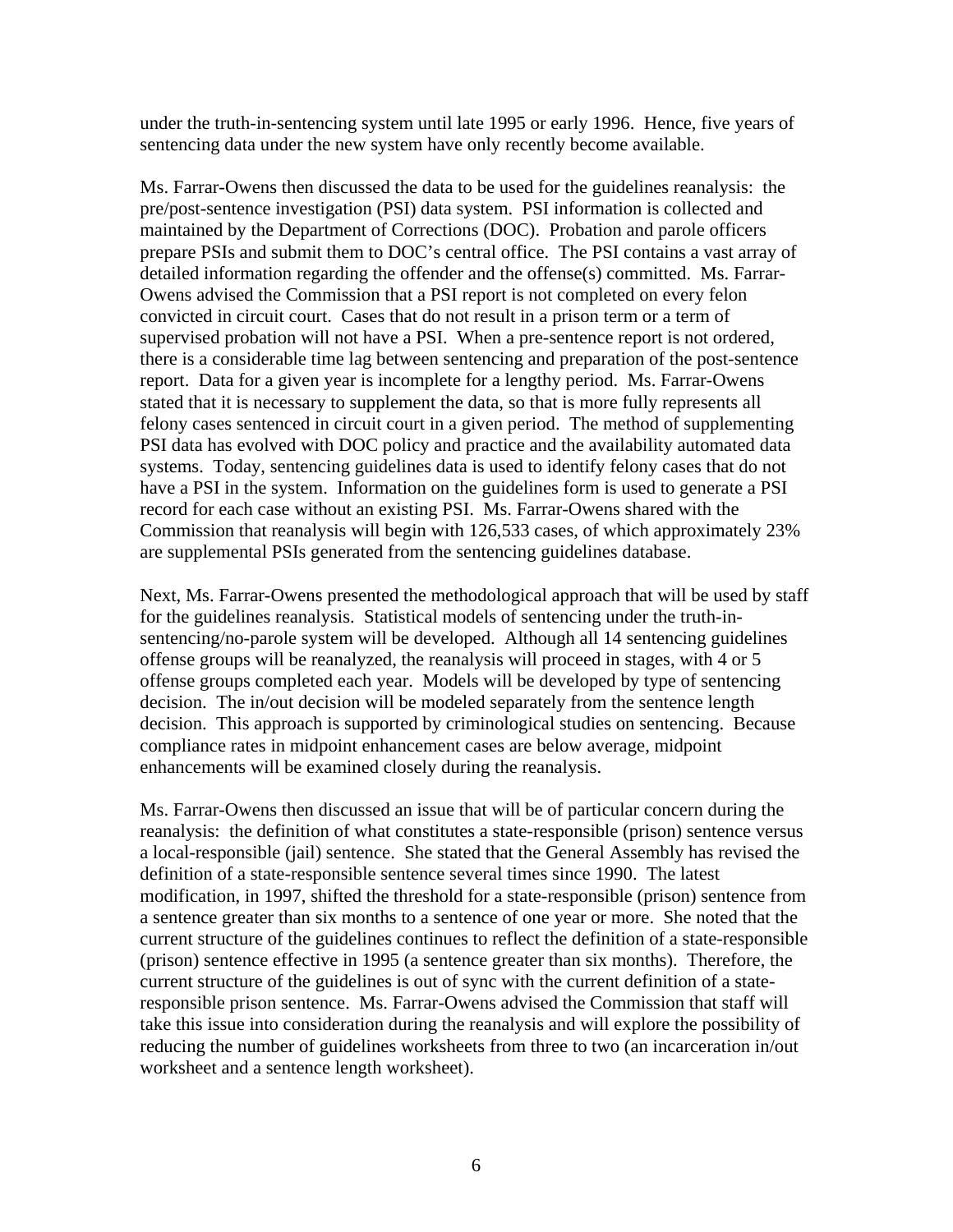Ms. Farrar-Owens concluded by proposing a work plan to the Commission. She proposed that the offense groups with the lowest compliance rates be reanalyzed first. She reported that, of the 14 guidelines offense groups, rape, sexual assault, murder, and robbery had the lowest compliance rates in fiscal year (FY) 2001, ranging between 67% and 70%. In the course of the reanalysis, staff will supplement existing sentencing data in rape cases (including forcible sodomy and object penetration) with additional detail from the narrative portions of PSI reports (as approved by the Commission at the November 2001 meeting). Ms. Farrar-Owens proposed that the supplemental data collection capture at least the following factors: the number of victims, the ages of all victims, the mode of committing the offense (physical force, threats of violence, manipulation, coercion, position of authority), the duration of offense behavior, the type of weapon used, the mode of inflicting injury, the offender/victim relationship, use alcohol by offender and victim at the time of offense, gender of the victim, and additional detail regarding the offender's prior convictions for sexual assault crimes. The Commission subsequently approved the work plan presented by Ms. Farrar-Owens.

Judge Stewart thanked Ms. Farrar-Owens for her presentation. He then asked Ms. Kepus to cover the next item on the agenda, Sentencing Guidelines Compliance Update.

## **V. Sentencing Guidelines Compliance Update – FY2002**

Ms. Kepus reported that for year-to-date FY2001, over 8,500 worksheets were submitted to the Commission. She noted that overall compliance is 79.0% so far in FY2002. The aggravation rate was reported as 9.0% and the mitigation rate as 11.8%. She next presented durational compliance (defined as the rate at which judge's sentence offenders to terms of incarceration that fall within the recommended guidelines range). Durational compliance was reported to be 80%.

Ms. Kepus stated that compliance rates varied across the 31 judicial circuits. The highest compliance rate, 90%, was found in Chesapeake (Circuit 1). She also noted that Circuit 29 in Southwest Virginia had the lowest compliance rate at 66%.

Ms. Kepus then discussed the compliance rates for all the major offense groups. The compliance rate for the traffic offense group was the highest at 87%. Ms. Kepus observed that the compliance rates within offense groups range from a high of 87% in the traffic offense to a low of 65% among the rape offenses. The rape offense group also has the highest rate of mitigation (31%). Ms. Kepus advised that these results should be interpreted cautiously since the results were based on a relatively small number of cases received for the period under study.

Judge Stewart thanked Ms. Kepus for her presentation and then asked Mr. Fridley to discuss the next item on the agenda, Sentencing Guidelines Manual/Worksheet Revisions for July 1, 2002.